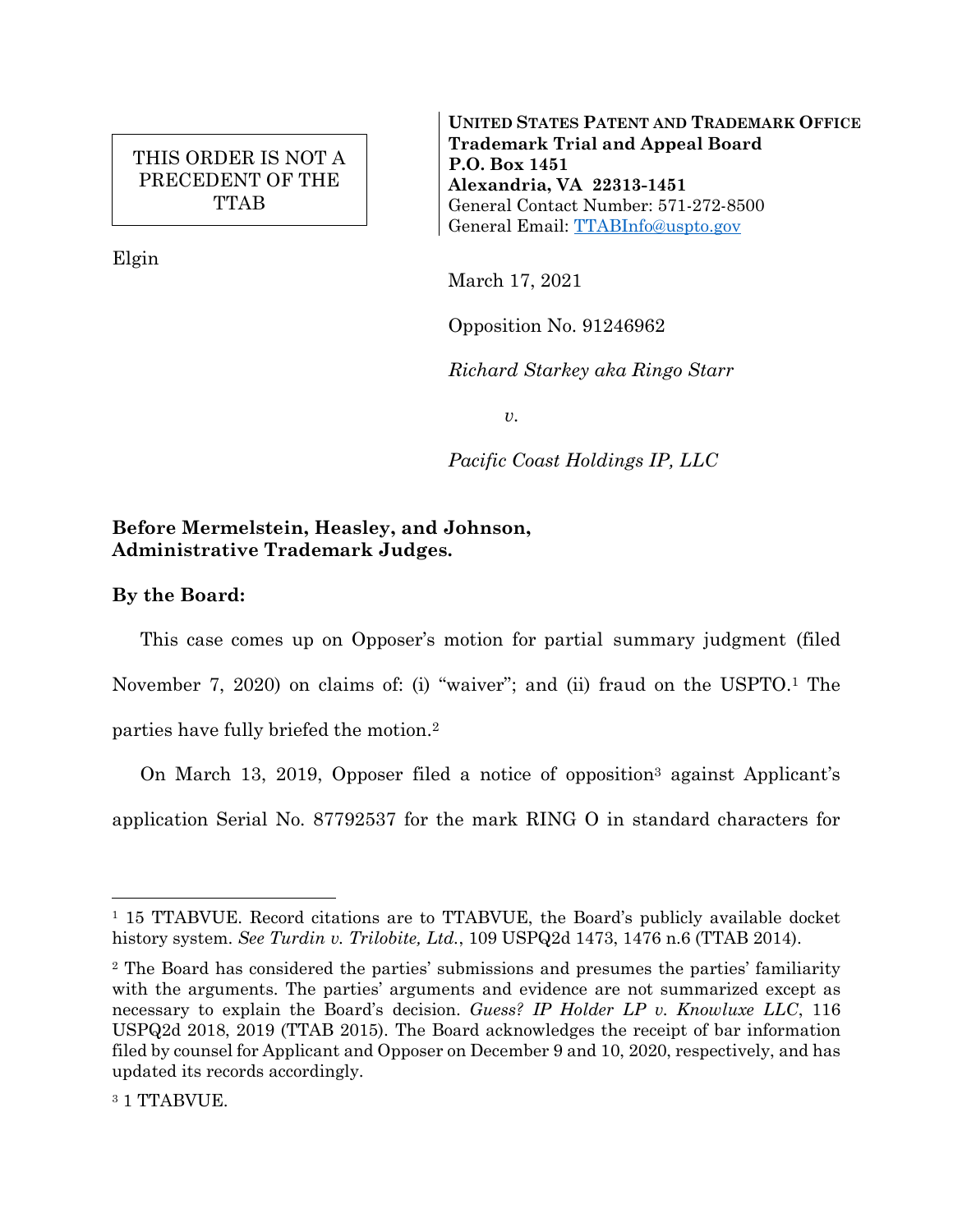"adult sexual aids, namely, rubber rings for the penis; vibrating rubber rings for the penis; condoms" in International Class 10. <sup>4</sup> Following the Board's order dismissing several of Opposer's claims, Opposer filed an amended Notice of Opposition alleging six claims: (1) Applicant's mark identifies a living individual without his consent under Section 2(c) of the Trademark Act, 15 U.S.C. § 1052(c); (2) priority and likelihood of confusion under Section 2(d) of the Trademark Act, 15 U.S.C. § 1052(d); (3) false suggestion of a connection under Section 2(a) of the Trademark Act, 15 U.S.C.  $§ 1052(a)$ ;<sup>5</sup> (4) dilution by blurring and tarnishment under Section 43(c) of the Trademark Act, 15 U.S.C. § 1125(c); (5) fraud on the USPTO; and (6) misrepresentation of source.<sup>6</sup>

In support of his claims, Opposer pleads ownership of twelve registrations for the marks RINGO and RINGO STARR for a variety of goods and services, including toys and games; jewelry; purses, wallets, bags and backpacks; entertainment services; sound and video recordings; posters, brochures and catalogs; musical instruments, namely drumsticks; and clothing.<sup>7</sup> Opposer also asserts common-law rights since at

<sup>4</sup> Serial No. 87792537, filed February 9, 2018, under Section 1(a) of the Trademark Act, 15 U.S.C. 1051(a), alleging dates of first use of July 2008.

<sup>5</sup> Opposer mistakenly cites to Section 2(c) rather than Section 2(a) of the Trademark Act in this claim. *See* 9 TTABVUE 8-9, ¶ 31.

<sup>6</sup> 9 TTABVUE.

<sup>7</sup> *Id.* at 3-4. We note Opposer's pleaded registrations were not made of record in connection with his notice of opposition or his motion for summary judgment, *see* Trademark Rule 2.122(d), 37 C.F.R. § 2.122(d) (records from the USPTO's TSDR electronic database showing status and title); *Citigroup Inc. v. Capital City Bank Group Inc.*, 94 USPQ2d 1645, 1654 (TTAB 2010) (witness testimony that registrations are subsisting and are owned by opposer), *aff'd*, 637 F.3d 1344, 98 USPQ2d 1253 (Fed. Cir. 2011). Rather, Opposer merely submitted copies of the original certificates of registration with its motion. *See* 15 TTABVUE 38-61 (certificates of registration); *see id.* at 30-31 (Nassim Declaration ¶¶ 3-14) (not attesting to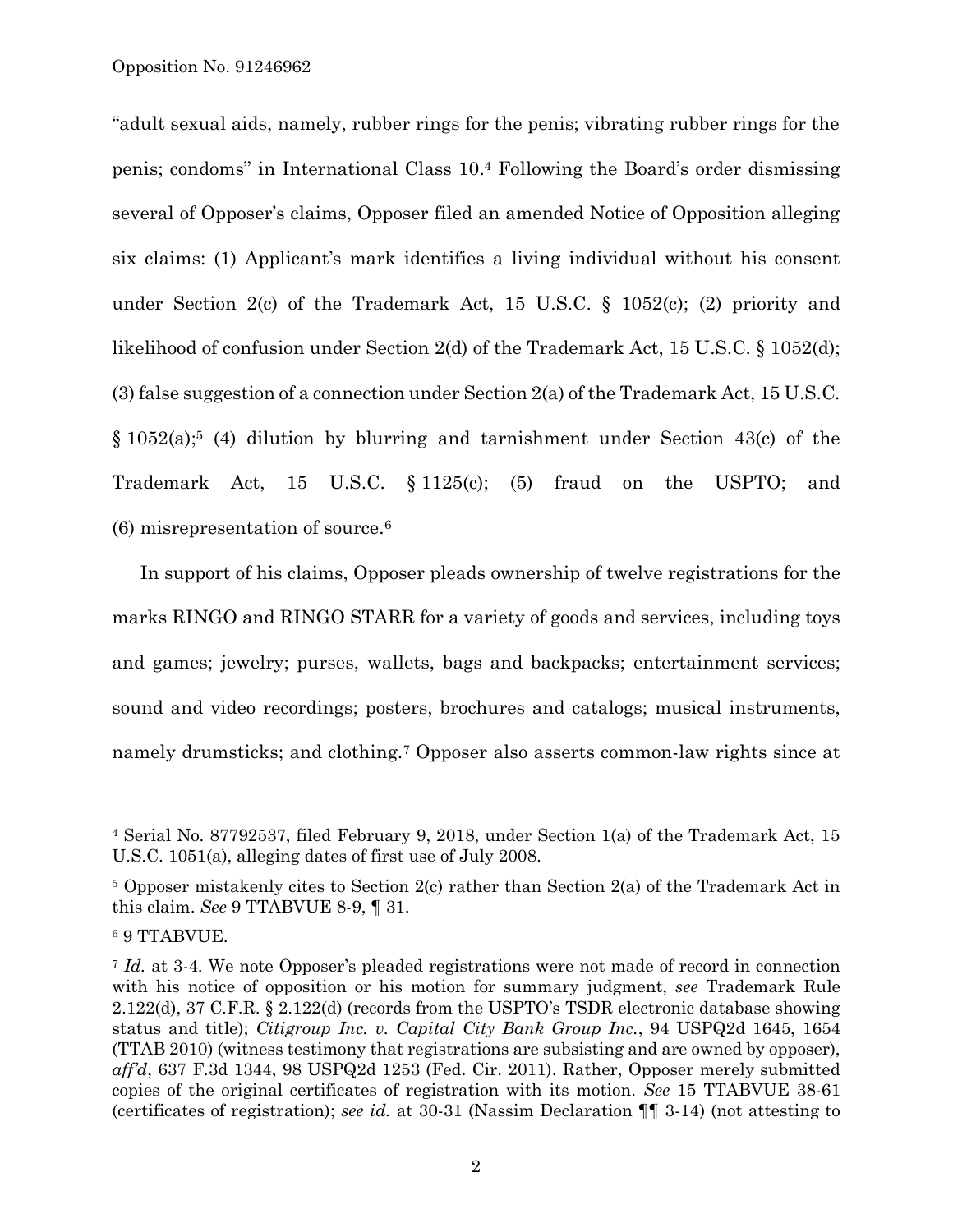least 1962 in the registered marks for the registered goods, and "in the 'RINGO®' and 'RINGO STARR®' marks for use in connection with various additional goods and services." 8

Applicant denies the salient allegations in the Notice of Opposition.<sup>9</sup>

## **I. The Record**

In support of his motion for summary judgment, Opposer introduces the declarations of Bruce Grakal, Opposer's General Counsel for over 40 years; and Sunny Nassim, counsel of record for Opposer in this proceeding.<sup>10</sup> Both declarations introduce exhibits in support of the motion.

In opposition to Opposer's motion for summary judgment, Applicant submits the declarations of Justin Ross, sole owner of Applicant and nonparty Momentum Management, LLC ("Momentum");<sup>11</sup> and Jesse Gessin and Sheila Mojtehedi, both counsel of record for Applicant in this proceeding.<sup>12</sup> Mr. Ross's and Mr. Gessin's declarations introduce exhibits in opposition to the motion.

status and current ownership), 25-26 (Grakal Declaration ¶¶ 6-17) (same). The certificates of registration are not sufficient to show the current status of and the current title to the registrations. *See generally* TRADEMARK TRIAL AND APPEAL BOARD MANUAL OF PROCEDURE (TBMP) § 704.03(b)(1)(A) (2020).

<sup>8</sup> 9 TTABVUE 4, ¶ 5.

<sup>&</sup>lt;sup>9</sup> 10 TTABVUE.

<sup>10</sup> *See* 15 TTABVUE.

<sup>11</sup> 18 TTABVUE 28-33. Applicant acquired certain trademark rights from, and now licenses the subject mark to, Momentum. 10 TTABVUE 13, ¶ 67 (Answer); 18 TTABVUE 28 (Ross Declaration ¶ 2).

<sup>12</sup> 18 TTABVUE 34-38.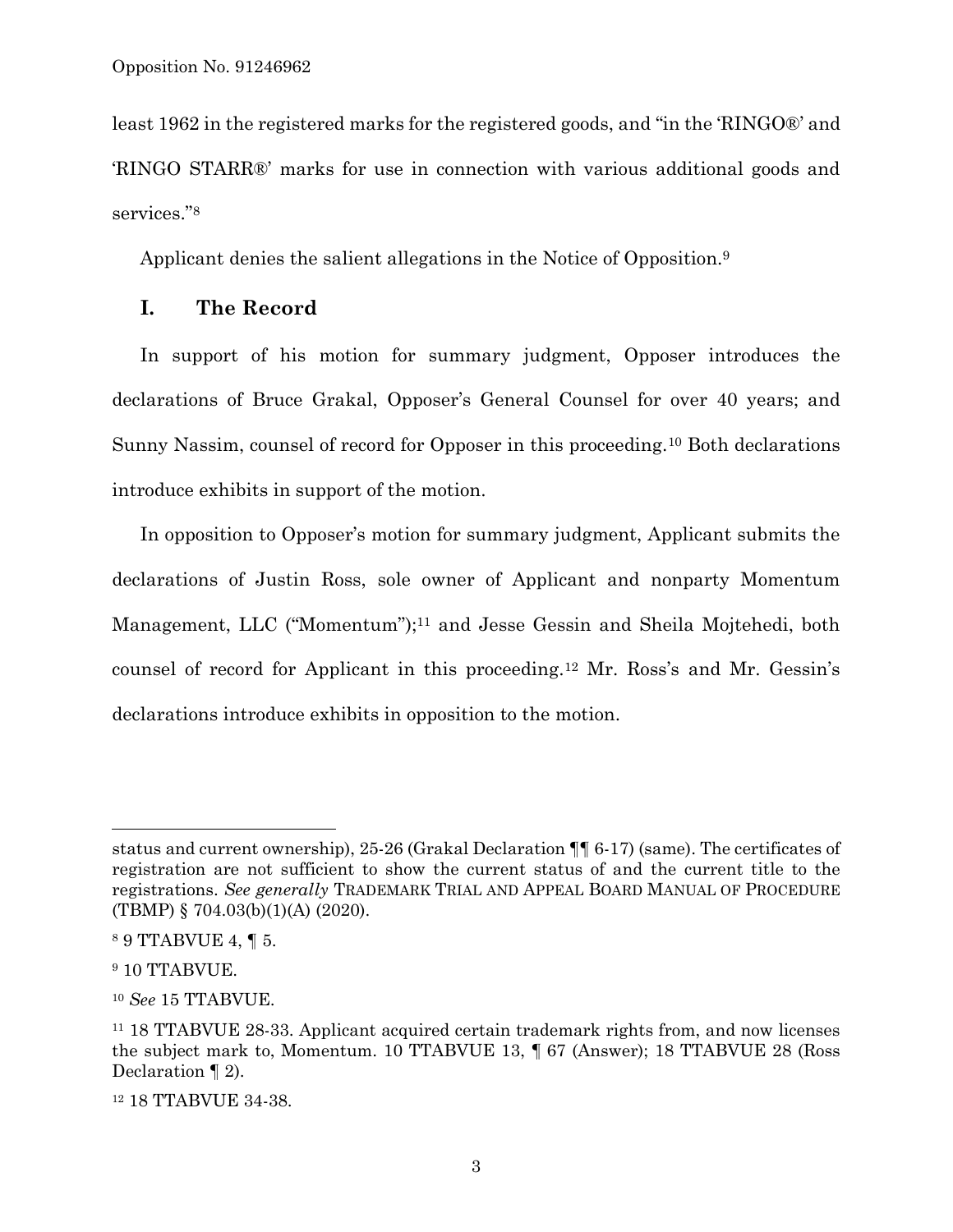In reply, Applicant submitted the declaration of Michael Saltz, counsel of record for Opposer in this proceeding, to controvert the declaration of Ms. Mojtehedi.<sup>13</sup>

### **II. Review of Claims**

A decision on summary judgment necessarily requires a review of the operative pleadings. *Asian & W. Classics B.V. v. Selkow*, 92 USPQ2d 1478, 1478 (TTAB 2009). Opposer has moved for summary judgment on two grounds. First, Opposer argues that Applicant committed fraud on the USPTO in the prosecution of his application.<sup>14</sup> Second, Opposer contends that he is entitled to summary judgment on "two irrevocable waivers . . . : 1) the equitable estoppel of subsequent applications pursuant to an abandonment, with prejudice, of a previous application for the exact same mark at issue here; and 2) an irrevocable waiver of all right, title and interest to file another application for the mark 'RING O' in any class." 15

#### **A. Unpleaded Claims**

Opposer may not obtain summary judgment on an unpleaded or insufficiently pleaded claim. *See* Fed. R. Civ. P. 56(a); *Omega SA v. Alpha Phi Omega*, 118 USPQ2d 1289, 1291 n.2 (TTAB 2016) ("A party may not obtain summary judgment on an unpleaded claim or defense"); *Am. Express Mktg. & Dev. Corp. v. Gilad Dev. Corp*., 94 USPQ2d 1294, 1297 (TTAB 2010) ("the Board will not hesitate to deny any motion for summary judgment on an unpleaded claim or defense unless the motion for

<sup>13</sup> 22 TTABVUE.

<sup>14</sup> *See* 15 TTABVUE 13-22.

<sup>&</sup>lt;sup>15</sup> 15 TTABVUE 3. See also id. at 10 ("[S]uch conduct constitutes: 1) an irrevocable waiver of Applicant's right to submit the Application. . . .").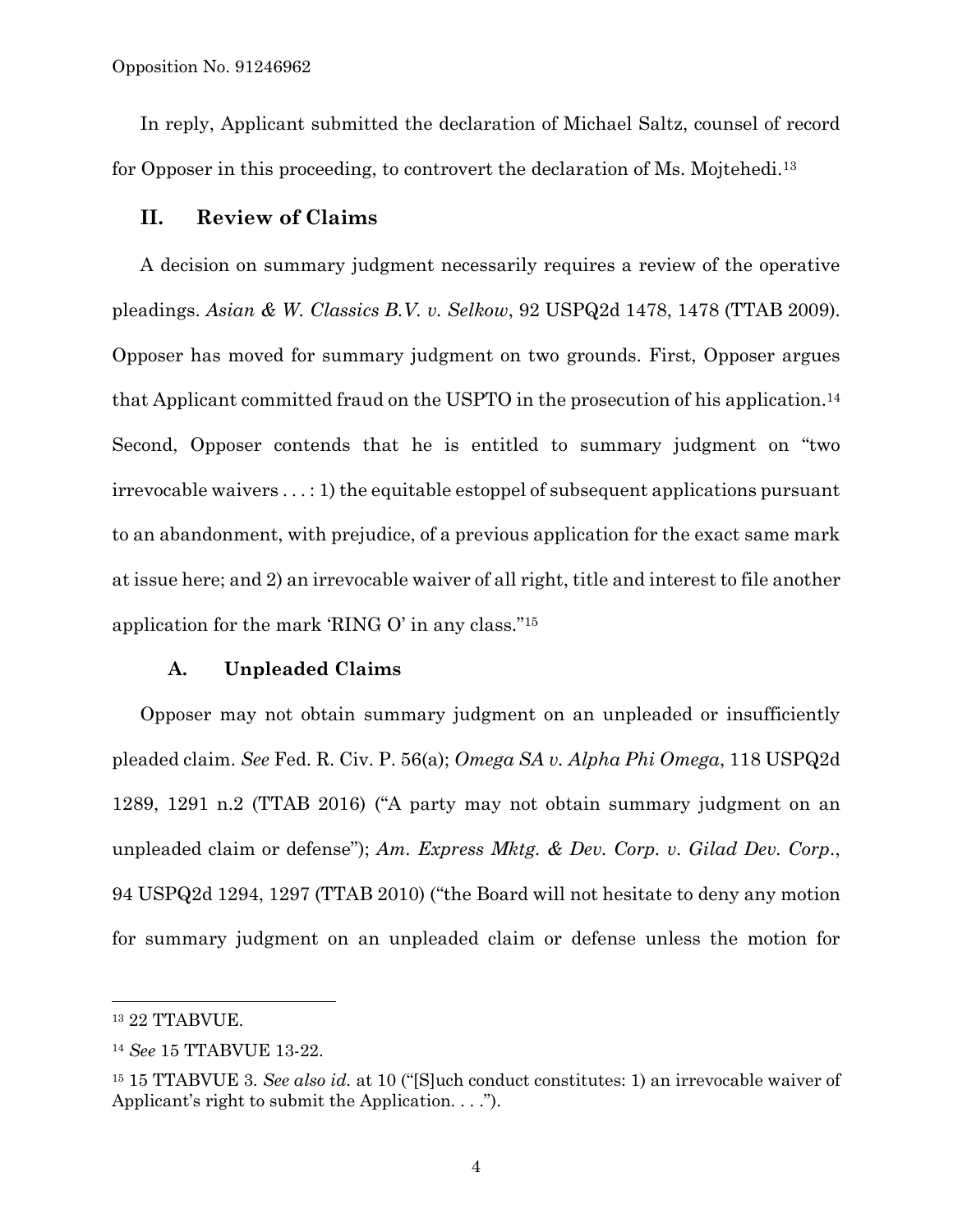summary judgment is accompanied by an appropriate motion to amend or is withdrawn and refiled with such a motion to amend"). *See also* TBMP § 528.07(a).

Applicant argues that Opposer's motion improperly seeks judgment on unpleaded claims of fraud based on Applicant's application declaration, claims of "waiver" and "estoppel," and—to the extent argued by Opposer—abandonment.<sup>16</sup>

As to the putative fraud claim, a plaintiff claiming that the declaration or oath in a defendant's application for registration was executed fraudulently (in that there was another use of the same or a similar mark for the same or similar goods when the oath was signed) must allege particular facts which, if proven, would establish the following:

(1) There was in fact another use of the same or similar mark at the time the oath was signed;

(2) The other user had legal rights superior to Applicant's;

(3) Applicant knew that the other user had rights in the mark superior to applicant's, and either believed that a likelihood of confusion would result from applicant's use of its mark or had no reasonable basis for believing otherwise; and

(4) Applicant, in failing to disclose these facts to the U.S. Patent and Trademark Office, intended to procure a registration to which it was not entitled.

*See Intellimedia Sports, Inc. v. Intellimedia Corp.*, 43 USPQ2d 1203, 1205 (TTAB 1997). Considering the amended Notice of Opposition in its entirety, we agree that Opposer did not plead that Applicant knew that Opposer had rights in the mark superior to Applicant's, and either believed that a likelihood of confusion would result

from Applicant's use of its mark or had no reasonable basis for believing otherwise.

<sup>16</sup> *See* 18 TTABVUE 13-14, 19-20.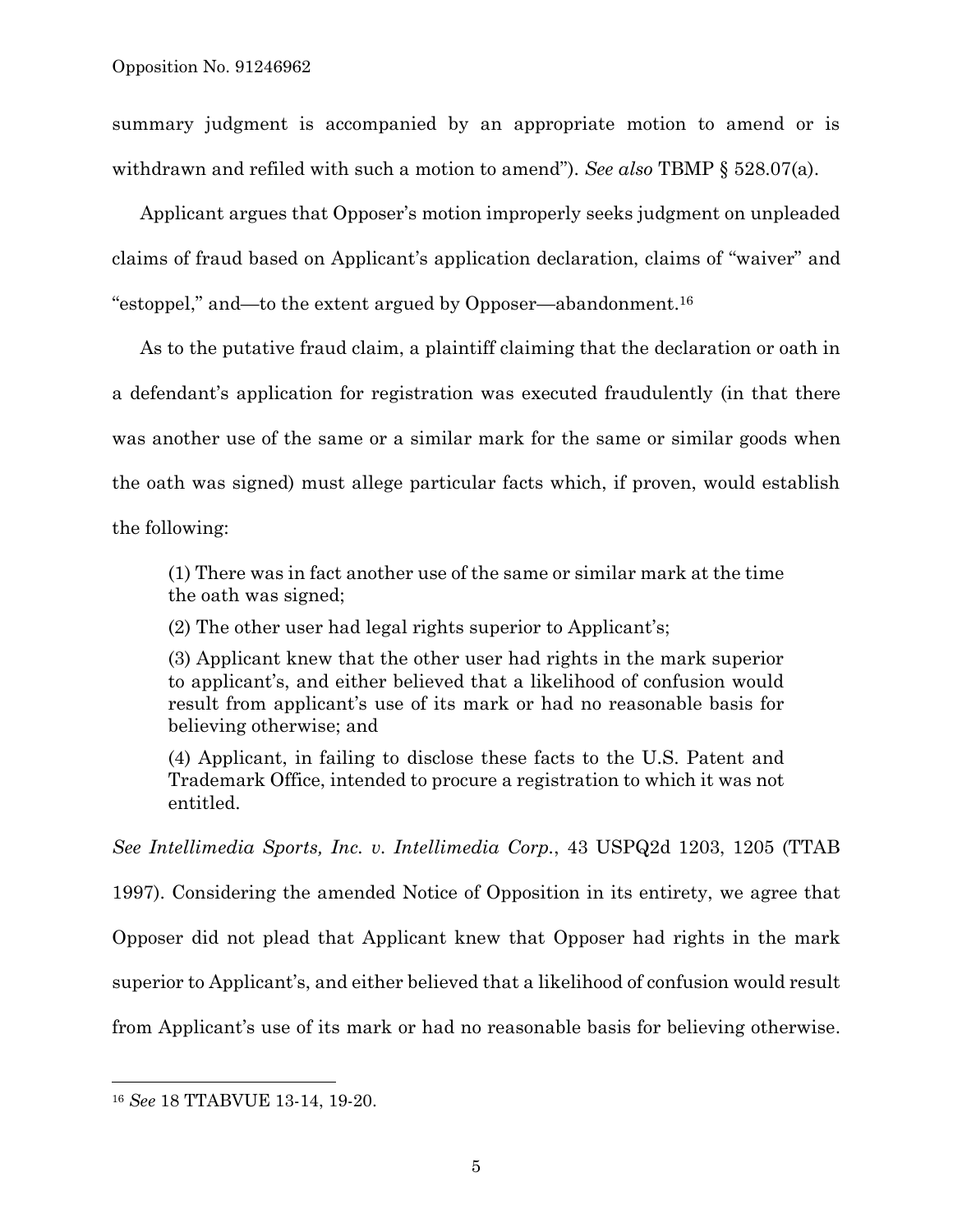In view thereof, we find the claim that Applicant committed fraud in the execution of its declaration insufficiently pleaded, and therefore decline to consider Opposer's argument in support of this claim. 17

Turning next to Opposer's putative claim of "waiver," Opposer argues that two "irrevocable waivers" occurred: "1) the equitable estoppel of subsequent applications pursuant to an abandonment, with prejudice, of a previous application for the exact same mark at issue here; and 2) an irrevocable waiver of all right, title and interest to file another application for the mark 'RING O' in any class." <sup>18</sup> Opposer contends a claim of waiver "was expressly pled within the fraud claim. As such, factual allegations exist that permit the Board to draw more than a reasonable inference that waiver occurred."<sup>19</sup> Opposer points to the following allegations in Count V of his amended notice of opposition (allegations emphasized by Opposer in bold and underlined):

65. Pursuant to 37 C.F.R. § 11.1, 37 C.F.R. § 10.23(b)(4), and 37 C.F.R. § 10.23(d), Applicant committed a fraud by way of its Application for "RING O" because Applicant's statements did not reflect uncompromising candor since **Applicant concealed material facts related to a settlement agreement** that was entered into between Opposer and Applicant, **wherein Applicant surrendered any and all rights to apply for the trademark registration of the mark "RING O"**.

66. Specifically, on or about September 12, 2008, Applicant entered into an agreement to withdraw a prior application with the USPTO and agreed to "never [register] 'RING O' as a trademark or service mark (in connection with any goods or services) with any governmental office or agency, including but not limited to the United States Patent and Trademark

<sup>&</sup>lt;sup>17</sup> We do not construe Opposer's motion for summary judgment to contend that Applicant abandoned its mark. This claim also was not pleaded.

<sup>18</sup> 15 TTABVUE 3.

<sup>19</sup> 22 TTABVUE 10.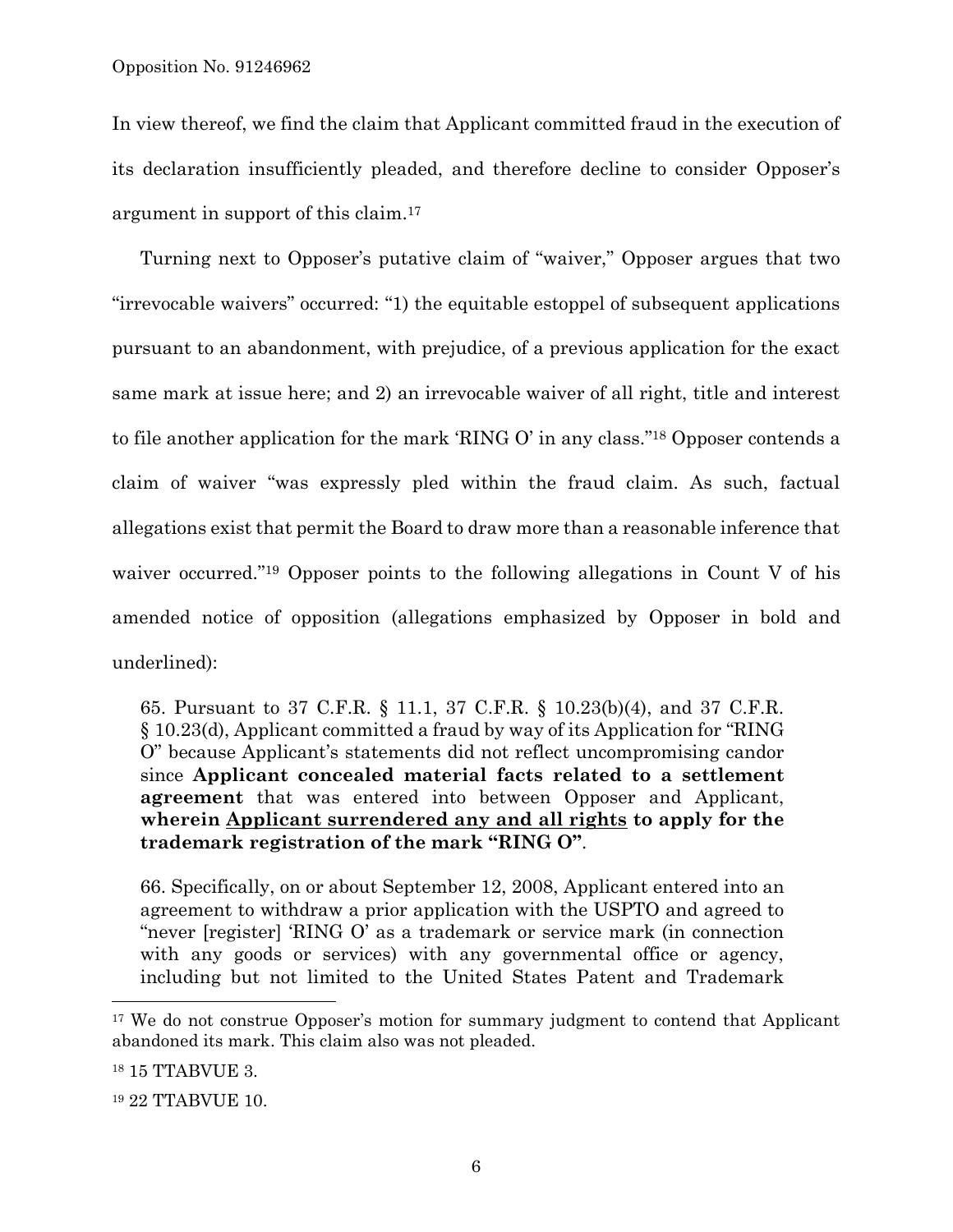Office, the trademark offices of the 50 states, and any foreign trademark office or agency". What is more, Applicant, at the time, also agreed in writing that the Agreement "is binding on and inures to the benefit of the parties and their respective representative, parent entities, subsidiaries, affiliates, division, heirs, administrators, predecessors, successors and assigns, each of whom shall be entitled to the benefit of and to enforce its provisions".

67. PCH is a predecessor in interest and licensee of Momentum Management, LLC and is therefore bound, pursuant to the express terms of the Agreement. As Momentum Management, LLC's predecessor in interest, PCH has no greater rights to file any application with the USPTO for the trademark "RING O" than did Momentum.

68. Applicant failed to disclose to the USPTO that Applicant's then president, Justin Ross, signed the Agreement surrendering all such right, title and interest in making any Application to the USPTO for the subject mark.

69. **Applicant had an affirmative legal obligation to disclose to the USPTO that Applicant had previously surrendered, in a binding Agreement, any and all right, title or interest in making any application with the USPTO for the "RING O" Mark**.

70. **Applicant's intent to deceive the USPTO is evident here** by the fact that **there is a valid and binding settlement agreement surrendering Applicant's rights to file a trademark application for the mark "RING O", yet Applicant proceeded in applying for the mark without informing the USPTO about the settlement agreement. As such, Applicant committed a fraud on the USPTO by concealing that it previously** *waived* **all right to file an Application for "RING O" in Class 10**.

71. **Based on the parties' prior dealings and agreement, Applicant was made aware of Opposer's prior rights in the "RINGO" Mark**. 20

<sup>20</sup> 22 TTABVUE 10 n. 2. Applicant argues that Opposer sought Applicant's consent to amend its notice of opposition to assert a new claim of "waiver," which Applicant refused. 18 TTABVUE 13 (citing *id.* at 37-38 (Mojtehedi Declaration, ¶ 2)). Opposer's counsel disputes this recounting of events, claiming, inter alia, he "offered to file an amended pleading to make the pleadings more clear if Applicant thought the current pleadings did not put forth enough factual allegations about Applicant's waiver and surrender of its right to file an application for the subject mark." 22 TTABVUE 15 (Saltz Declaration, ¶ 5).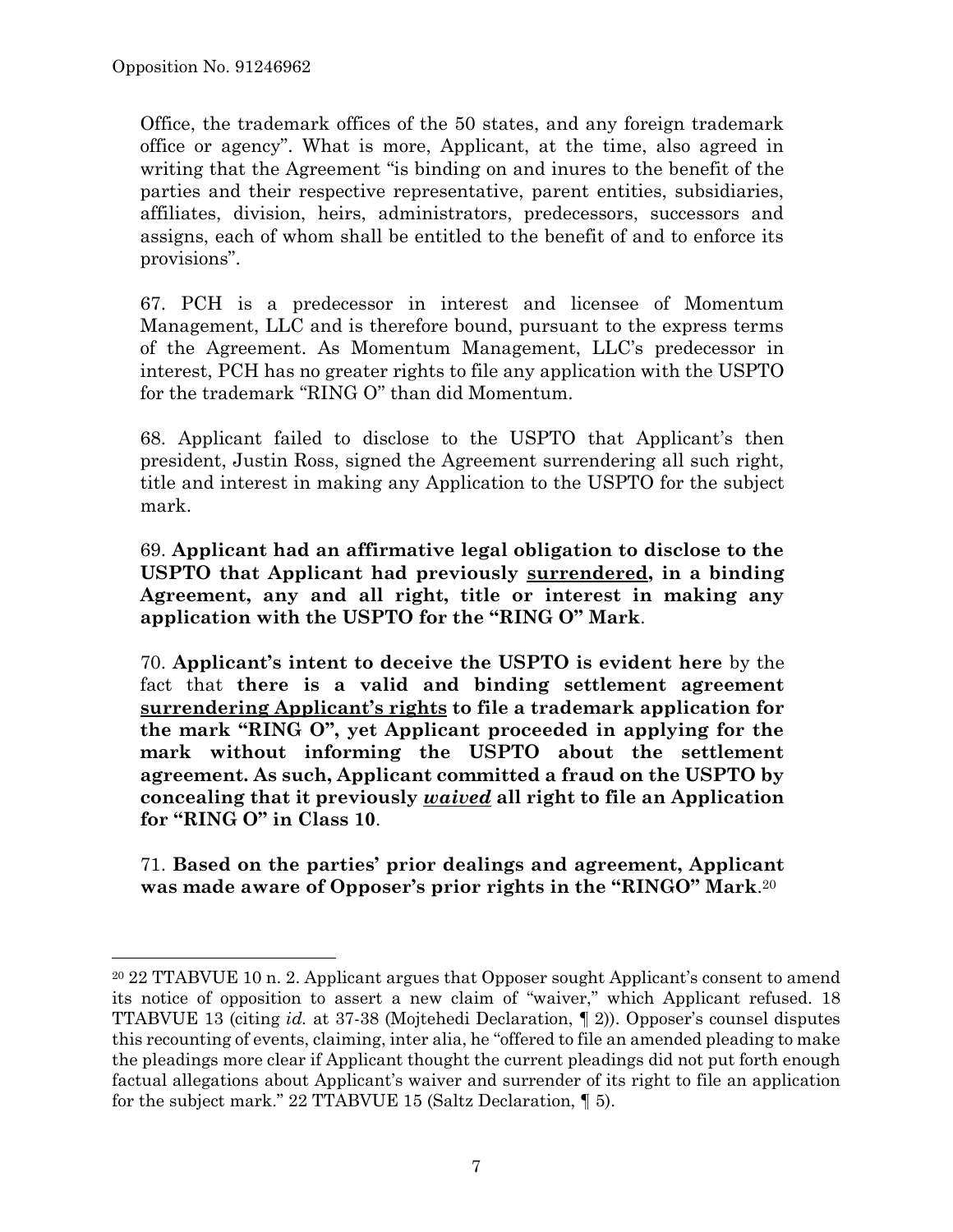We find that Opposer's amended Notice of Opposition fails to mention abandonment of application Serial No. 77409211 by Momentum at all, let alone plead the application as the basis for a claim of "waiver" or estoppel." Accordingly, this claim was not pleaded and is given no consideration.

Next, we construe Opposer's argument that Momentum waived its rights to file an application in its settlement agreement with Opposer, and that such waiver is binding on Applicant, as a claim of contractual estoppel. "[W]hether a mark otherwise entitled to registration is, nevertheless, *barred* therefrom by an agreement between the parties . . . [is an issue] within the jurisdiction of the board and may constitute an independent basis for sustaining the opposition. . . ." *Kimberly-Clark Corp. v. Fort Howard Paper Co.*, 772 F.2d 860, 227 USPQ 36, 38 (Fed. Cir. 1985). The Board may consider "the agreement, its construction, or its validity if necessary to decide the issues properly before [the Board] . . . including the issue of estoppel." *See M-5 Steel Mfg. Inc. v. O'Hagin's Inc.*, 61 USPQ2d 1086, 1095 (TTAB 2001) (quoting *Selva & Sons, Inc. v. Nina Footwear, Inc.*, 705 F.2d 1316, 217 USPQ 641, 647 (Fed. Cir. 1983)). *Cf.* 3 MCCARTHY ON TRADEMARKS AND UNFAIR COMPETITION § 18:82 (5th ed., March 2021 update) ("McCarthy") ("Many consent agreements also embody a promise not to use a trademark in a certain format or on a certain line of goods. Such agreements are routinely upheld and enforced.").

Our review of the operative pleadings confirms, and as Opposer admits, the facts supporting a claim of contractual estoppel based on Opposer's agreement with Momentum are buried in the pleaded fraud claim. We conclude that Applicant was

8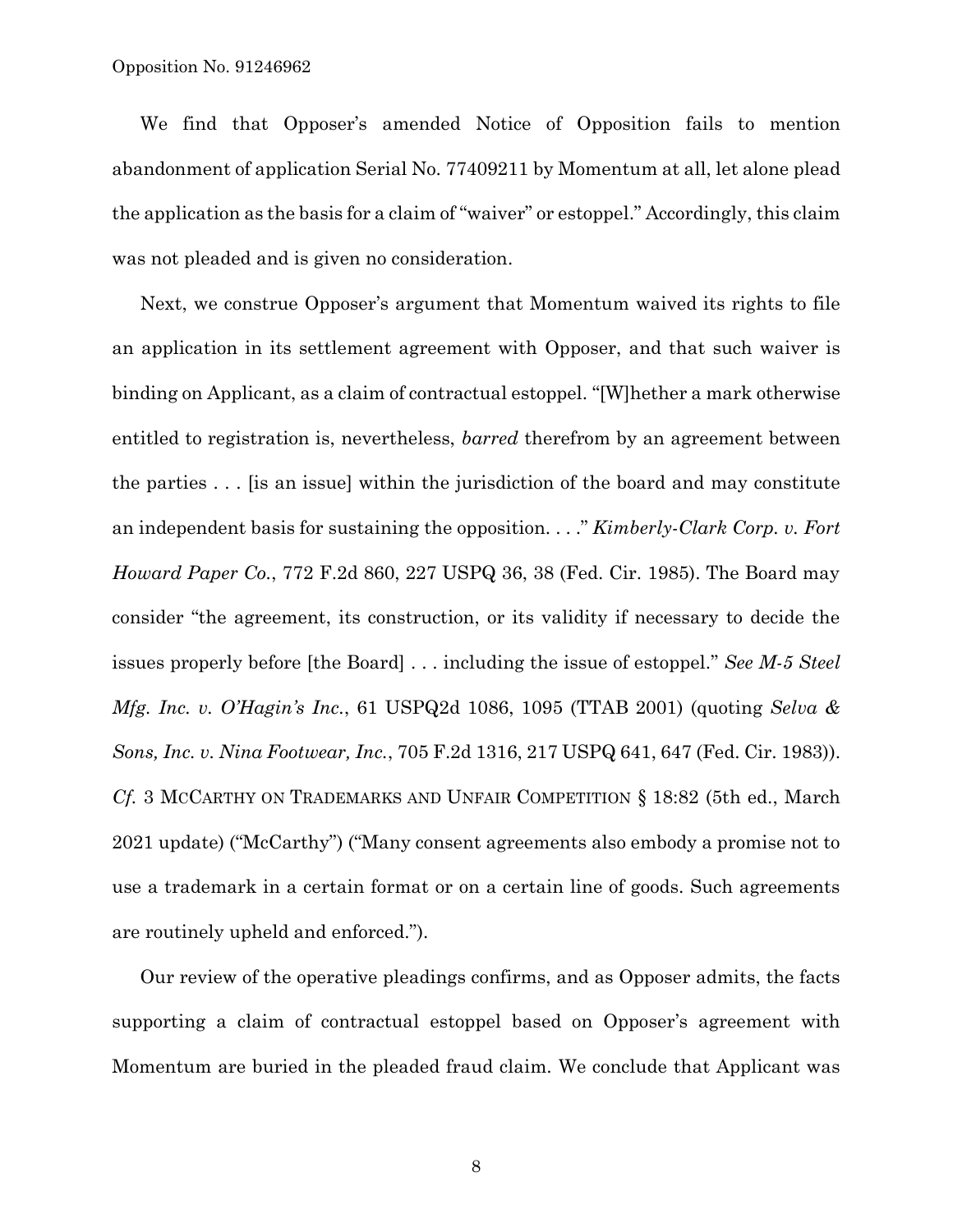not fairly placed on notice of the claim. *See Fair Indigo LLC v. Style Conscience*, 85 USPQ2d 1536, 1538 (TTAB 2007) (elements of each claim should be stated concisely and directly, and include enough detail to give the defendant fair notice of the claim).

In view thereof, Opposer's motion for partial summary judgment as to the construed claim of contractual estoppel is given no consideration.

#### **B. Pleaded Fraud Claim**

We turn to the only pleaded claim that is the subject of Opposer's motion: fraud based on the failure of Applicant to disclose its settlement agreement with Momentum to the USPTO.

Fraud in procuring a trademark registration occurs when an applicant for registration knowingly makes a false, material representation of fact in connection with the application with the intent to deceive the USPTO, in order to obtain a registration to which it otherwise is not entitled. *In re Bose Corp.*, 580 F.3d 1240, 91 USPQ2d 1938, 1939 (Fed. Cir. 2009); *Torres v. Cantine Torresella S.r.l.*, 808 F.2d 46, 1 USPQ2d 1483, 1484 (Fed. Cir. 1986).<sup>21</sup>

Opposer's fraud claim is based on a failure to disclose information to the USPTO. Opposer has failed, however, to identify in the notice of opposition any explicit

<sup>&</sup>lt;sup>21</sup> To the extent Opposer applies an alternative legal standard set forth by the District Court for the Northern District of California, *see AirWair Int'l Ltd. v. Schultz*, 84 F. Supp. 3d 943, 952 (N.D. Cal. 2020), Opposer again confuses the standard for fraud based on the Applicant's declaration or oath with fraud based on other material misrepresentations of fact. Moreover, the *AirWare* decision expressly distinguishes the *Intellimedia* standard followed by the Board. *See id.* at 952, n.4. Opposer is further advised that proceedings before the Board are governed, to a large extent, by precedential decisions of the Board as well as decisions of the Court of Appeals for the Federal Circuit; the Court of Customs and Patent Appeals; and the Director of the U.S. Patent and Trademark Office. *See* TBMP § 101.03. Accordingly, we have given the argument no consideration.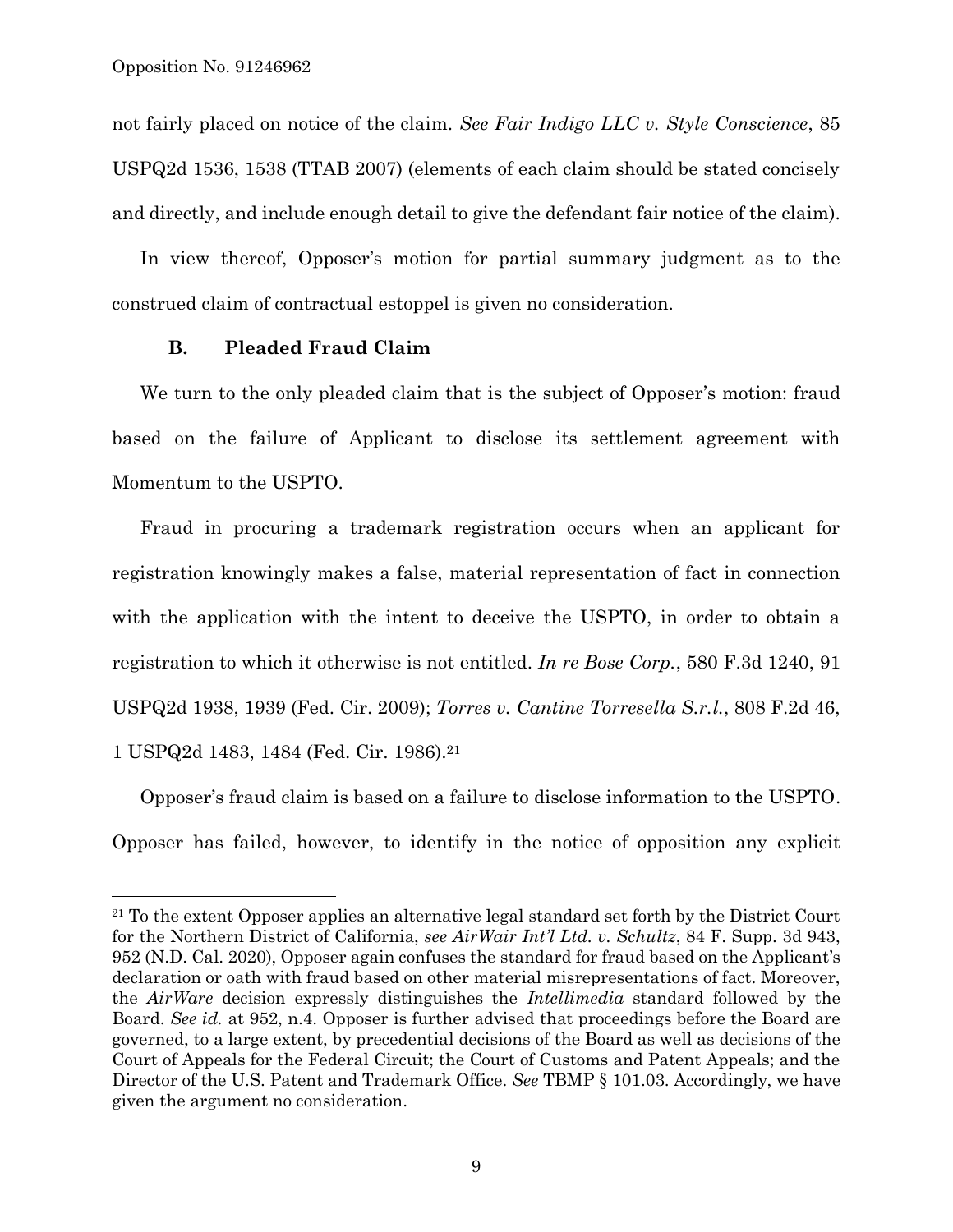statements he alleges to be fraudulent.<sup>22</sup> Moreover, pleadings of fraud must allege sufficient underlying facts from which the Board may reasonably infer that a party acted with the requisite state of mind. *Asian & W. Classics B.V. v. Selkow*, 92 USPQ2d 1478, 1479 (TTAB 2009).<sup>23</sup> Opposer fails to plead sufficient facts from which the Board could reasonably infer that Applicant, in failing to disclose the agreement, intended to deceive the USPTO.

Because Opposer's fraud claim is insufficiently pleaded, the motion for partial summary judgment as to this claim is **denied**. *See Consol. Foods Corp. v. Berkshire Handkerchief Co., Inc.*, 229 USPQ 619, 621 (TTAB 1986) (denying summary judgment due to insufficiently pleaded fraud claim).

We note, in any event, that even if we were to consider the motion for summary judgment on the merits, the motion would have to be denied because genuine disputes of material fact remain with respect to whether Applicant knowingly made a false, material representation of fact in connection with its application with the intent to

<sup>22</sup> Opposer relies on a so-called "duty of candor" in the procurement of a trademark registration, citing to 37 C.F.R. § 10.23. *See, e.g.*, 15 TTABVUE 13. Part 10 of the Trademark Rules was removed and reserved in 2013. *See* Changes to Representation of Others Before The United States Patent and Trademark Office, 78 FR 20, 180-01 (Apr. 3, 2013). The new corresponding rules are found in Part 11, which concerns professional misconduct of a practitioner before the USPTO. There is no allegation in the pleadings that Applicant's attorney committed professional misconduct, or that such misconduct can form the basis for a claim of fraud on the USPTO in the procurement of a trademark registration. Trademark Rule 11.804, 37 C.F.R. § 11.804. Opposer's argument suggests that he may be equating fraud in the procurement of a trademark registration with a breach of the duty to disclose in patent matters. The two are very different in concept and application. *See* 6 McCarthy § 31:62 (comparing fraud in trademark and patent procurement).

<sup>&</sup>lt;sup>23</sup> The Board previously dismissed Opposer's insufficiently pleaded fraud claim on the same basis and allowed Opposer to replead the claim, *see* 8 TTABVUE 9-11. Applicant did not challenge the amended claim.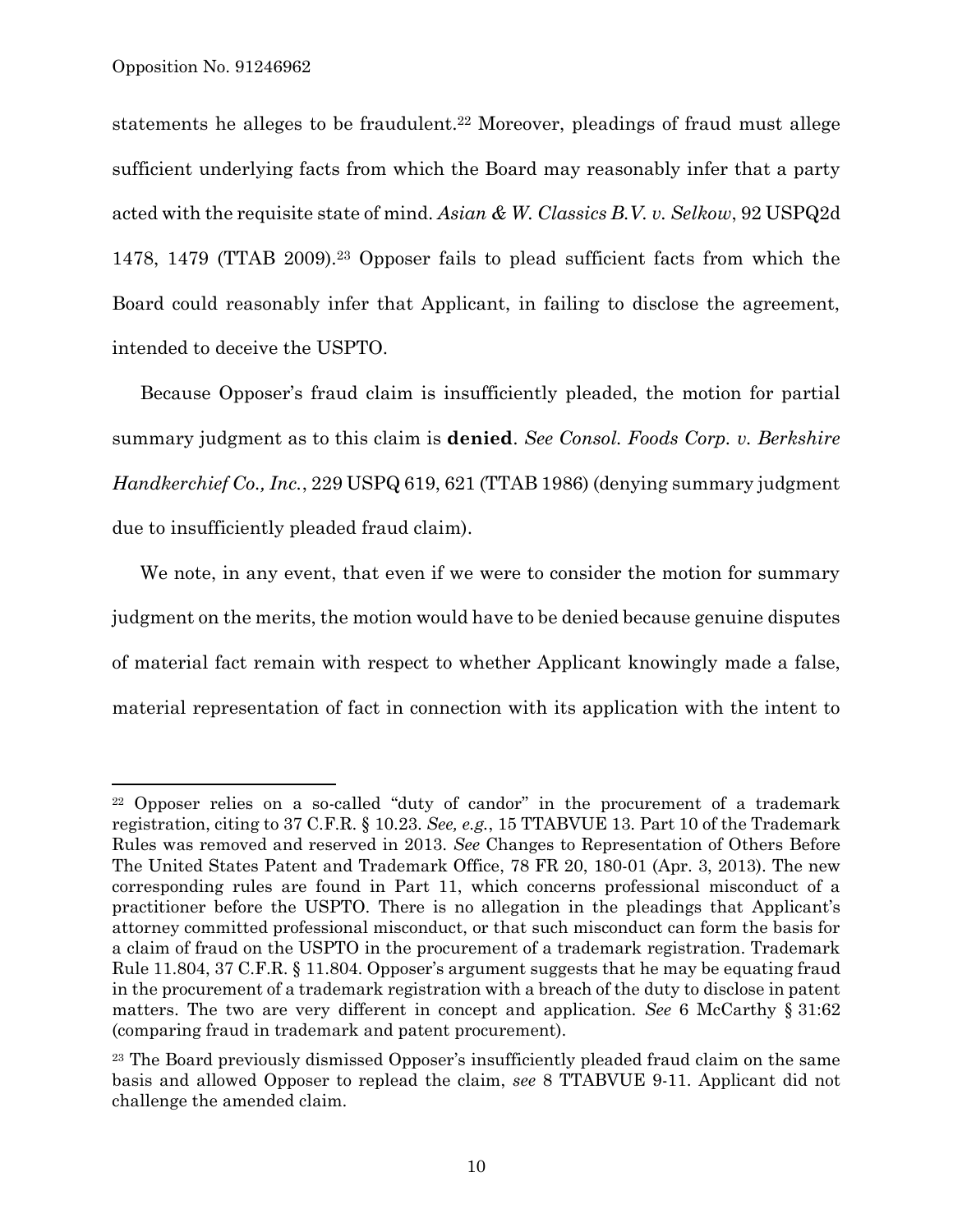deceive the USPTO. <sup>24</sup> *See Celotex Corp. v. Catrett*, 477 U.S. 317, 323 (1986); *Sweats Fashions, Inc. v. Pannill Knitting Co.*, 833 F.2d 1560, 4 USPQ2d 1793, 1796 (Fed. Cir. 1987); *see also Copelands' Enters., Inc. v. CNV, Inc*., 945 F.2d 1563, 20 USPQ2d 1295, 1299 (Fed. Cir. 1991) ("As a general rule, the factual question of intent is particularly unsuited to disposition on summary judgment.").

## **III. Sua Sponte Review of Remaining Claims and Defenses**

We next undertake a review of the remaining claims and defenses in the pleadings sua sponte in an effort to streamline these proceedings for trial.

#### **A. Notice of Opposition**

l

Stating a claim upon which relief can be granted merely requires a legally sufficient pleading of entitlement to a statutory cause of action and existence of a valid ground for denying or the registration sought or for cancelling the involved registration. *Young v. AGB Corp.*, 152 F.3d 1377, 47 USPQ2d 1752, 1754 (Fed. Cir. 1998); *Doyle v. Al Johnson's Swedish Rest. & Butik, Inc.*, 101 USPQ2d 1780, 1782 (TTAB 2012).

We find that, by pleading ownership of twelve registrations comprising the terms "RINGO" and "RINGO STARR," Opposer sufficiently pleads that his interest in opposing registration of Applicant's mark is squarely within the zone of interests

11

 $24$  Evidence submitted in connection with the motion for summary judgment is of record for purposes of that motion only. To be considered at trial, the parties must make all evidence properly of record during their testimony periods. *See Levi Strauss & Co. v. R. Josephs Sportswear Inc.,* 28 USPQ2d 1464 (TTAB 1993); *Pet, Inc. v. Bassetti*, 219 USPQ 911 (TTAB 1983); *Am. Meat Inst. v. Horace W. Longacre, Inc.*, 211 USPQ 712 (TTAB 1981); *see also* TBMP § 528.05(a).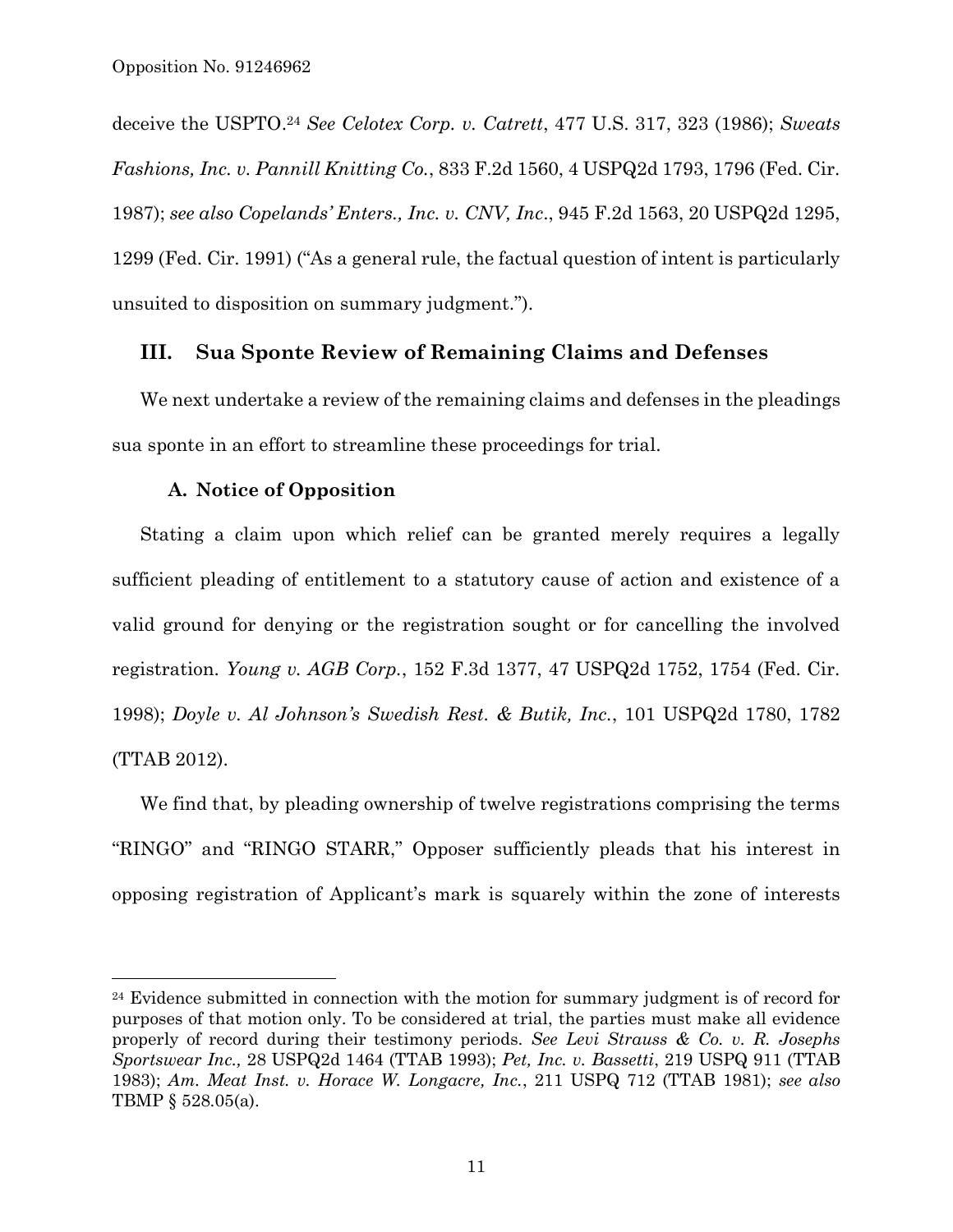protected by the statute and he has a reasonable belief that damage would be proximately caused by registration of the mark. <sup>25</sup> *See Corcamore, LLC v. SFM, LLC*, 978 F.3d 1298, 2020 USPQ2d 11277, at \*6-7 (Fed. Cir. 2020) (standard for entitlement to a statutory cause of action). 26

Turning to the remaining grounds for opposition, we find that Opposer sufficiently pleads the first (Applicant's mark identified a living individual without his consent), third (false suggestion of a connection); and fourth (dilution by blurring and tarnishment) claims.

As to Opposer's claim of priority and likelihood of confusion under Section 2(d) of the Trademark Act, Opposer alleges he registered his RINGO and RINGO STARR marks long prior to the use or filing dates of Applicant's RING O mark and application, and Applicant's RING O mark so resembles Opposer's marks previously used in interstate commerce, and not abandoned, so as to be likely to cause confusion, or to cause mistake or to deceive.<sup>27</sup> Accordingly, Opposer sufficiently pleads a Section 2(d) claim as to his registered rights. However, as to his alleged common-law rights, Opposer merely states he has used the RINGO and RINGO STARR marks in commerce since at least 1962 "in connection with a *wide variety* of goods and services" and "also has common law rights in the RINGO® and RINGO STARR® marks for use

<sup>25</sup> Board decisions previously have analyzed the requirements of Sections 13 and 14 of the Trademark Act, 15 U.S.C. §§ 1063-64, under the rubric of "standing." Despite the change in nomenclature, our prior decisions and those of the Federal Circuit interpreting Sections 13 and 14 remain applicable. *See Spanishtown Enters., Inc. v. Transcend Resources, Inc.*, 2020 USPQ2d 11388, at \*2 (TTAB 2020).

<sup>26</sup> *See* 9 TTABVUE.

<sup>27</sup> *Id.* at 7-8, ¶¶ 21-28.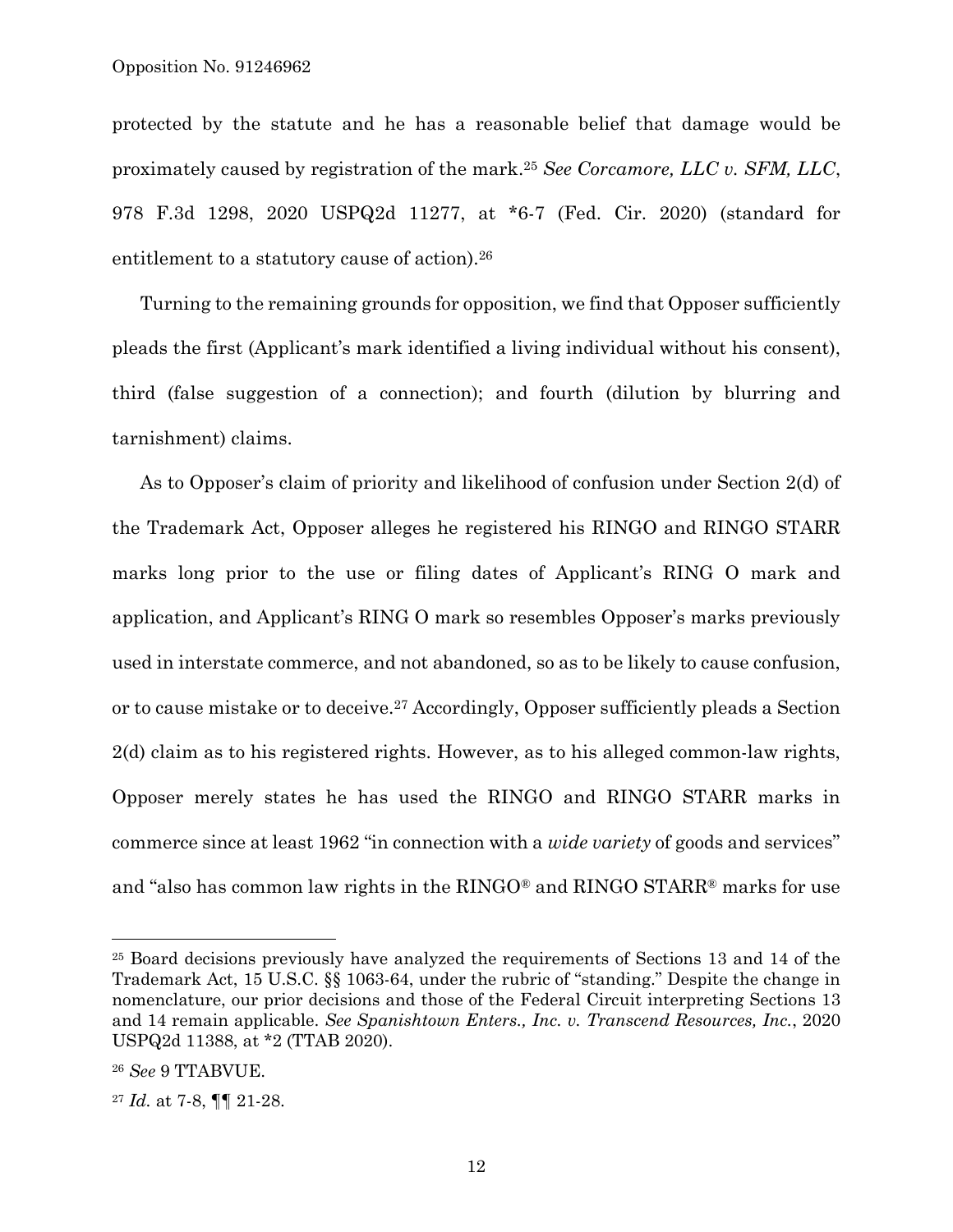in connection with *various additional* goods and services." <sup>28</sup> These allegations are vague, and insufficient to provide Applicant with fair notice of the basis of Opposer's claim of common law rights for goods and services other than those which are the subject of his registrations. *See Fair Indigo*, 85 USPQ2d at 1538 (TTAB 2007); *Phillies v. Phila. Consol. Holding Corp*., 107 USPQ2d 2149, 2153 (TTAB 2013) ("Language in the notice of opposition such as 'including, but not limited to,' or 'wide variety of goods and services' … is vague and indefinite and does not provide fair notice of the specific marks on which opposer is relying in support of its 2(d) claim and/or the specific goods and/or services upon which those marks are used[.]"). In view of the foregoing findings, Opposer's Section 2(d) claim is **dismissed without prejudice** as to his common law rights other than as to the goods and services recited in his registrations.

Finally, we consider Opposer's claim of misrepresentation of source. In Board proceedings, a party may bring a claim of misrepresentation of source under Trademark Act Section 14(3), 15 U.S.C. § 1064(3), "if the **registered mark** is being used by, or with the permission of, the registrant so as to misrepresent the source of the goods or services on or in connection with which the mark is used" (emphasis added). This language expressly limits claims of misrepresentation of source to registered marks. Accordingly, such claims may only be entertained in the context of a cancellation proceeding or counterclaim to cancel a pleaded registration. In view thereof, Opposer's misrepresentation of source claim is **dismissed with prejudice**.

 $28$  *Id.* at 3, 4,  $\P\P$  1, 5 (emphasis supplied).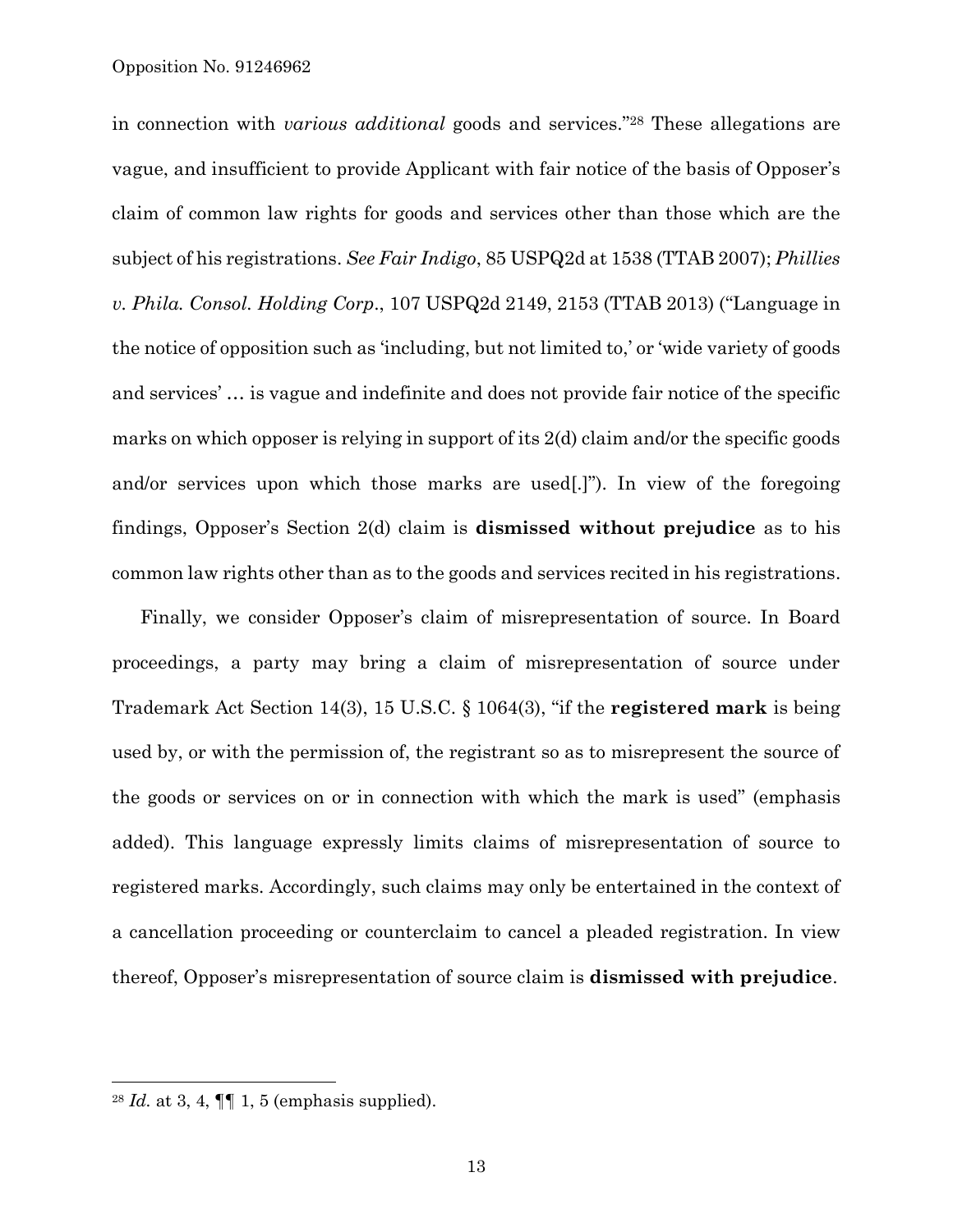#### **B. Answer and Affirmative Defenses**

Applicant denies the salient allegations of the notice of opposition and asserts fourteen "affirmative defenses." <sup>29</sup> Under Fed. R. Civ. P. 12(f), the Board may order stricken from a pleading any insufficient or impermissible defense, or any redundant, immaterial, impertinent or scandalous matter in response to a motion or on its own initiative. *See also* Trademark Rule 2.116(a), 37 C.F.R. § 2.116(a); TBMP § 506.

#### *First, Second, Third, Fourth Seventh, and Ninth Defenses*

Applicant's first (failure to state a claim upon which relief can be granted), second (lack of damage—i.e., entitlement to a statutory cause of action), and third (failure to state a fraud claim) defenses are not true affirmative defenses because they assert purported insufficiencies in Opposer's pleading, rather than a statement of a defense to a properly pleaded claim. *Hornblower & Weeks, Inc. v. Hornblower & Weeks, Inc.*, 60 USPQ2d 1733, 1738, n.7 (TTAB 2001). Accordingly, the first, second and third affirmative defenses are **stricken**.

Applicant's fourth (lack of confusion), seventh (lack of dilution), ninth (no false suggestion), and thirteenth (no actual confusion) defenses also are not affirmative defenses. They are permissible, however, as amplifications of Applicant's denials of Opposer's claims to give Opposer more complete notice of Applicant's position. *ProMark Brands Inc. v. GFA Brands, Inc.*, 114 USPQ2d 1232, 1236 n.11 (TTAB 2015); *Order of Sons of Italy in Am. v. Profumi Fratelli Nostra AG*, 36 USPQ2d 1221, 1223 (TTAB 1995); *see also* TBMP § 311.02(d).

<sup>29</sup> 10 TTABVUE 15-19.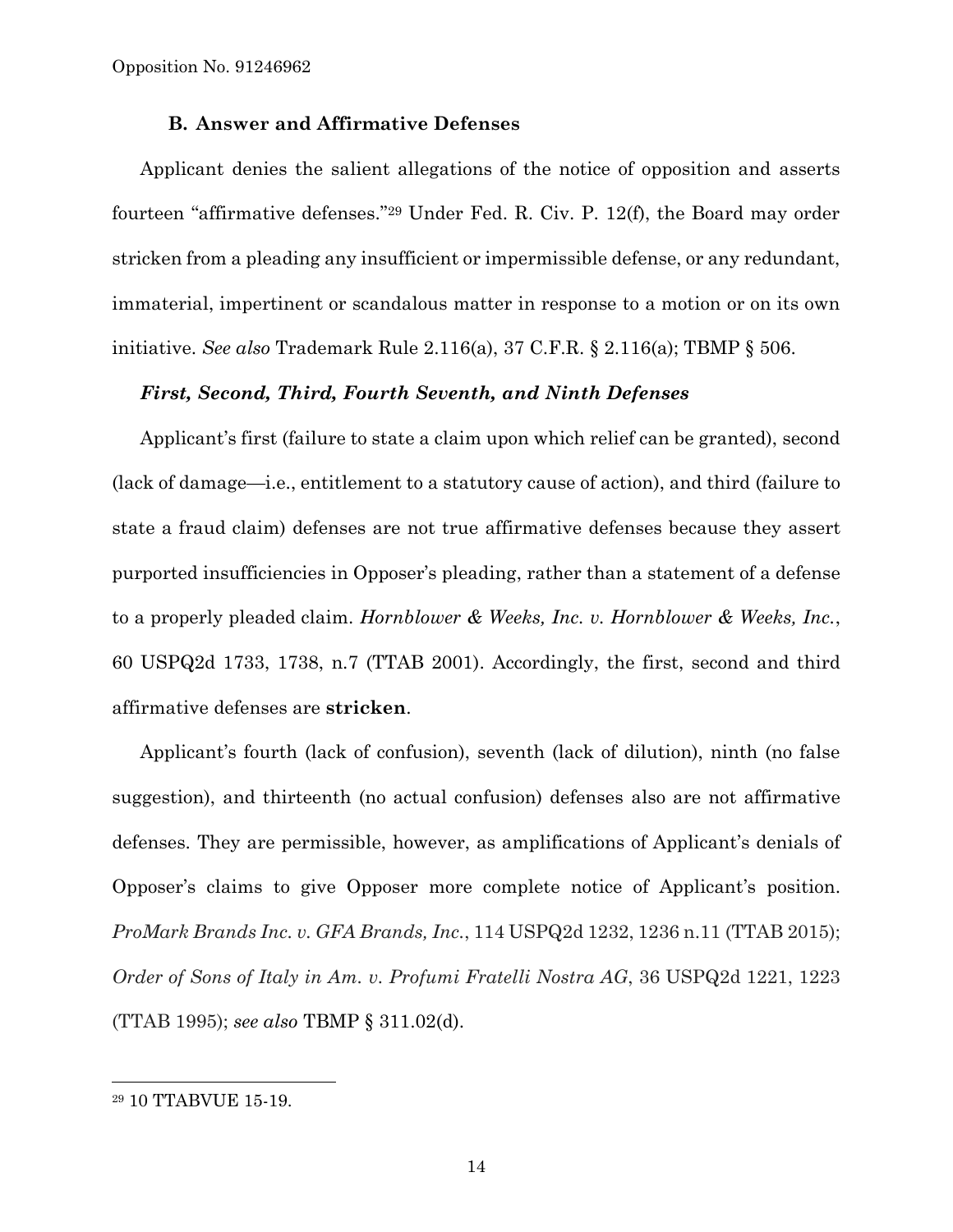#### *Fifth and Eleventh Defenses*

Applicant's fifth and eleventh defenses are based in equity. The fifth affirmative defense asserts that Opposer's claims "are barred in whole or in part by the doctrines of waiver, acquiescence and/or estoppel" because Opposer has failed to police its marks in connection with goods in International Class 10.<sup>30</sup> The eleventh affirmative defense states that the claims are barred by laches.<sup>31</sup>

"A waiver is ordinarily an intentional relinquishment or abandonment of a known right or privilege." *Johnson v. Zerbst*, 304 U.S. 458, 464 (1938). Here, Applicant has failed to plead any allegations supporting Opposer's *intentional* relinquishment or abandonment of rights.

To plead the defense of acquiescence, a defendant must allege: (1) an active representation that a right or claim would not be asserted; (2) the delay between the active representation and assertion of the right or claim was not excusable; and (3) the delay caused the undue prejudice. *Coach House Rest., Inc. v. Coach & Six Rests., Inc.,* 934 F.2d 1551, 19 USPQ2d 1401, 1404 (11th Cir. 1991). Applicant has not pleaded these allegations or facts supporting them.

Further, the defense of "estoppel" is not pleaded with the appropriate particularity—Applicant has not indicated which type of estoppel it is asserting affirmatively nor provided enough information concerning the nature of the

<sup>30</sup> *Id.* at 16.

<sup>31</sup> *Id.* at 18.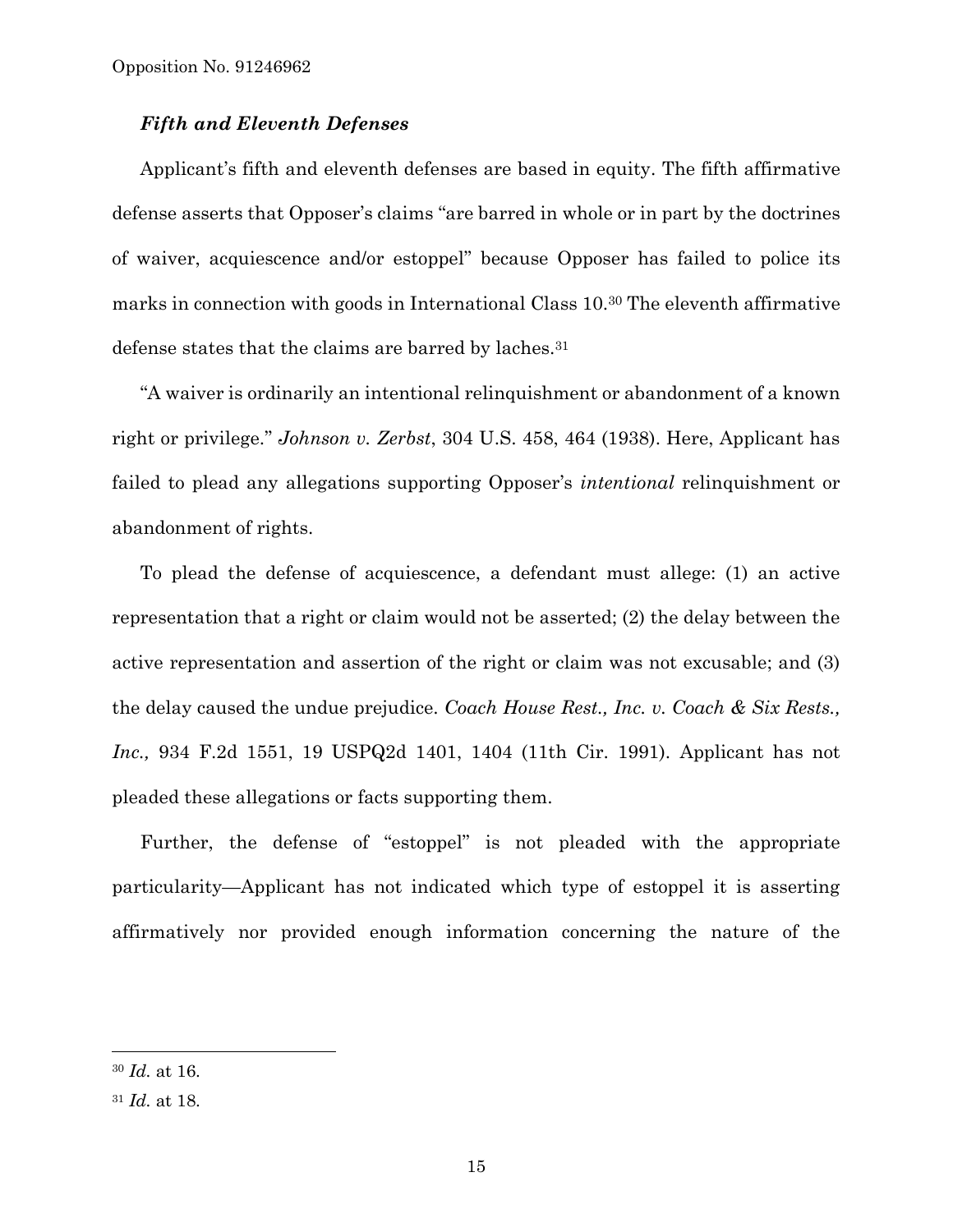purported estoppel and the underlying factual circumstances, even in general terms, which may give rise to the purported estoppel.<sup>32</sup>

As to laches, as applied in trademark opposition or cancellation proceedings, the defense (which requires pleading unreasonable delay in assertion of one's rights against another and material prejudice to the latter attributable to the delay, not asserted here) must be tied to a party's registration of a mark, not to a party's *use* of the mark. *Lincoln Logs, Ltd. v. Lincoln Pre-Cut Log Homes, Inc.*, 971 F.2d 732, 23 USPQ2d 1701, 1703 (Fed. Cir. 1992). Applicant does not support its defense with any allegations relating to its application.

Further, the affirmative defenses of laches, acquiescence, and estoppel generally are not applicable in opposition proceedings because these defenses start to run from the time a mark is published for opposition, not from the time of knowledge of use. *See Nat'l Cable Television Ass'n Inc. v. Am. Cinema Eds., Inc*., 937 F.2d 1572, 19 USPQ2d 1424, 1432 (Fed. Cir. 1991); *Barbara's Bakery, Inc. v. Landesman*, 82 USPQ 1283, 1292, n.14 (TTAB 2007); *Krause v. Krause Publ'ns, Inc.*, 76 USPQ2d 1904, 1914

<sup>&</sup>lt;sup>32</sup> There are various types of estoppel recognized by law, including: collateral estoppel, estoppel by laches, equitable estoppel, licensee estoppel, and contractual estoppel. We note that estoppel is not available against an opposer based on that opposer's alleged acquiescence in a third party's use or registration, as Applicant appears to assert here, in the absence of a showing that the applicant is in privity with that third party. *See Textron, Inc. v. Gillette Co.*, 180 USPQ 152, 154 (TTAB 1973) (because estoppel may be invoked only by one who has been prejudiced by the conduct relied upon to create the estoppel, a party may not base its claim for relief on the asserted rights of strangers with whom it is not in privity of interest). In addition, to the extent Applicant's defenses can be construed as an assertion that Opposer's pleaded marks have been abandoned by course of conduct, the defenses also must be stricken because the allegation would constitute a collateral attack on Opposer's registrations, which the Board may not entertain in the absence of a timely counterclaim to cancel Opposer's registrations. *See* Trademark Rule 2.106(b)(3)(ii), 37 C.F.R. 2.106(b)(3)(ii); *Skincode AG v. Skin Concept AG*, 109 USPQ2d 1325, 1329 n.5 (TTAB 2013).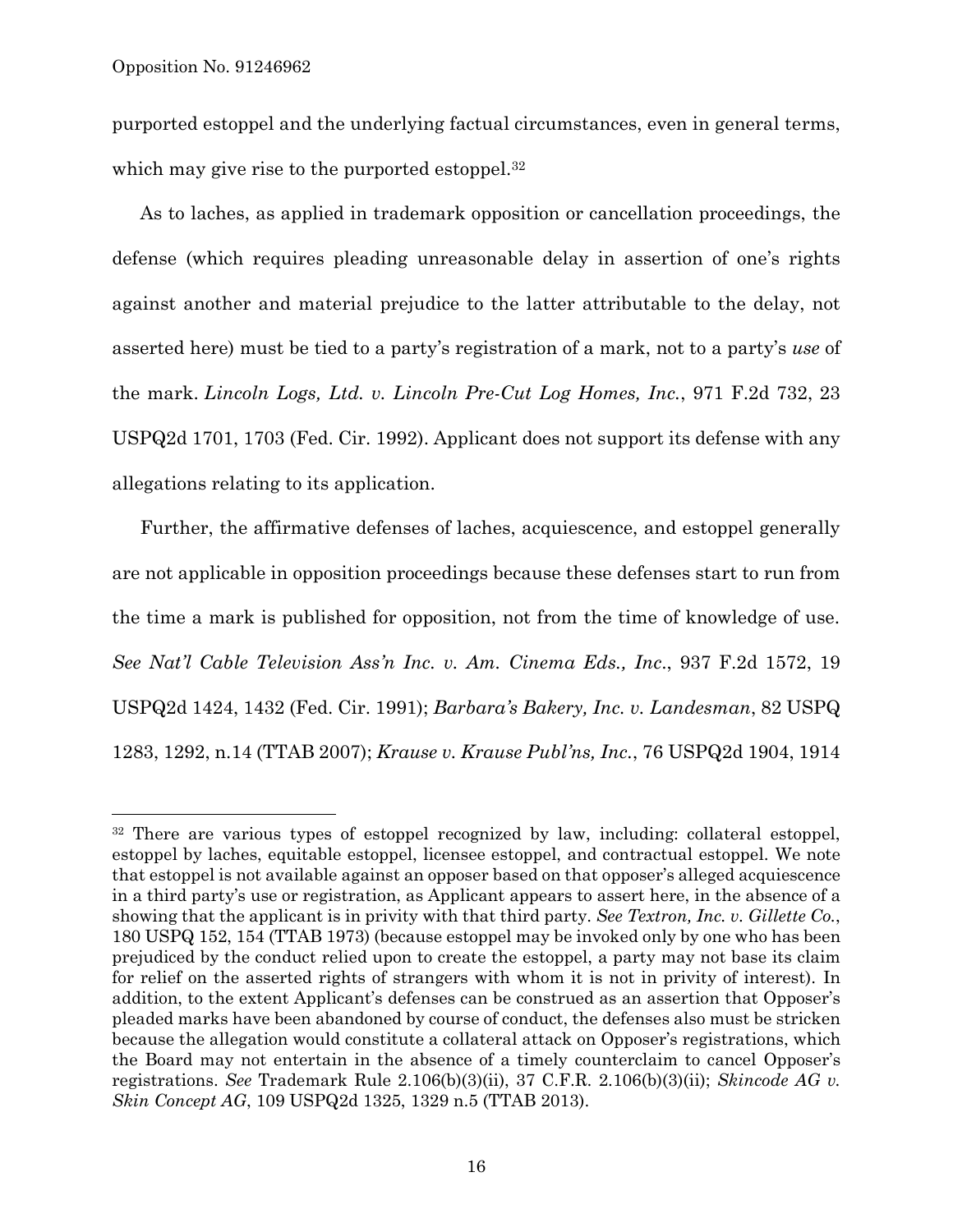(TTAB 2005) ("It is clear, therefore, that the equitable defense of acquiescence in an opposition or cancellation proceeding does not begin to run until the mark is published for opposition.").

In view of the foregoing, Applicant's fifth and eleventh defenses are **stricken**. 33

#### *Sixth Defense*

Applicant's sixth defense states that "the claims set forth in the Opposition are barred in whole or in part, or abated substantially by the doctrine of unclean hands." 34 A defense of unclean hands must be supported by specific allegations of misconduct by plaintiff that if proved, would prevent the plaintiff from prevailing on its claim. *See Midwest Plastic Fabricators, Inc. v. Underwriters Labs. Inc.*, 5 USPQ2d 1067, 1069 (TTAB 1987). In addition, the misconduct must be related to the plaintiff's claim. *See Tony Lama Co. v. Di Stefano*, 206 USPQ 176, 179 (TTAB 1980); *VIP Foods, Inc. v. V.I.P. Food Prods*., 200 USPQ 105, 112-13 (TTAB 1978). Here, Applicant asserts that Opposer's failure to police his marks as previously represented to Applicant resulted in Applicant's desire to register its mark to protect it and enhance its ability to enforce and police its mark against third parties. We find the sixth affirmative defense to be sufficiently pleaded.

<sup>33</sup> We also note that certain equitable defenses are not available against claims of fraud. *Saint-Gobain Abrasives Inc. v. Unova Indus. Automation Sys. Inc.*, 66 USPQ2d 1355, 1359 (TTAB 2003).

<sup>34</sup> 10 TTABVUE 17.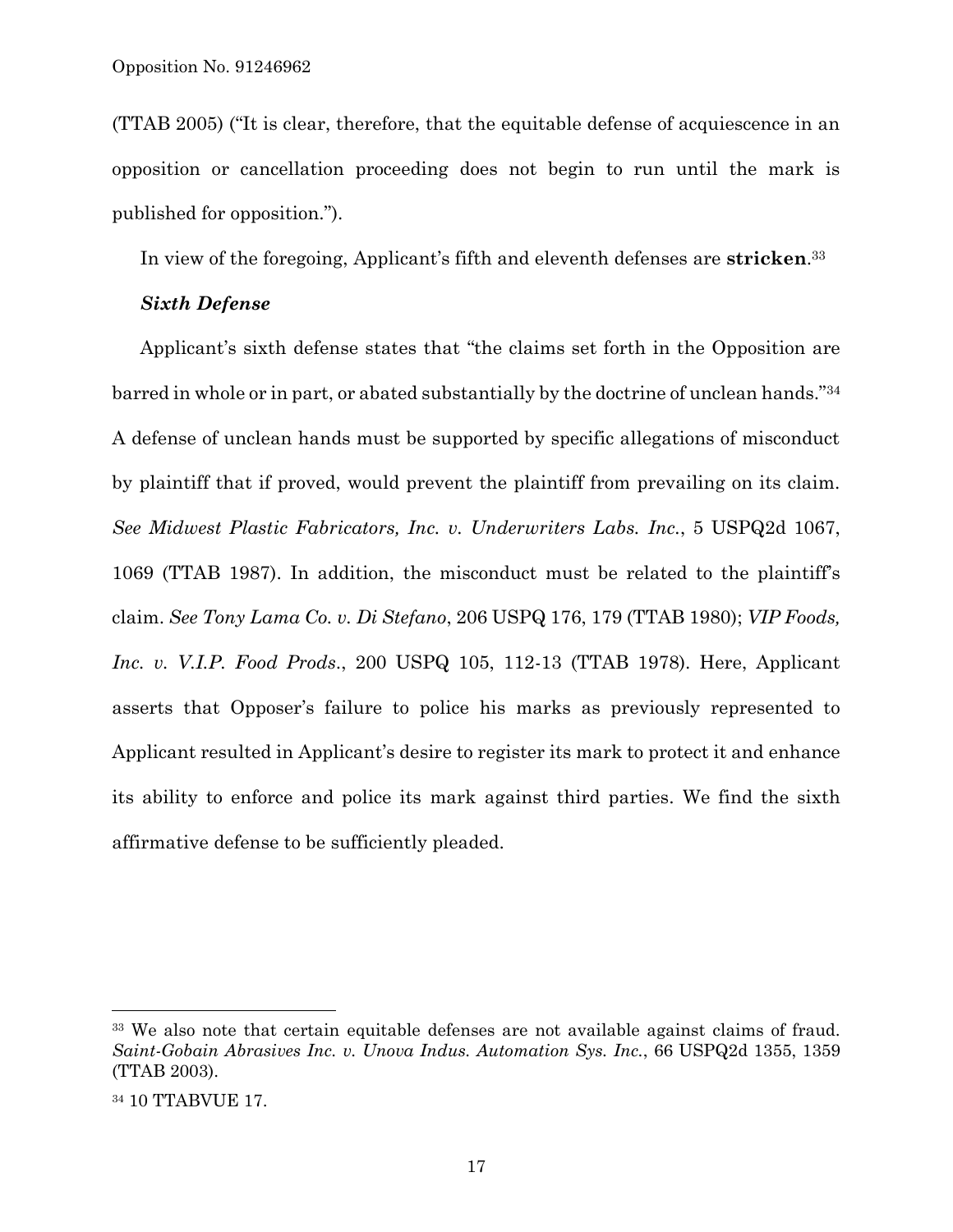### *Eighth, Tenth, and Twelfth Defenses*

Applicant's eighth defense states the "omissions, conduct and voluntary acts of Opposer proximately caused, or otherwise contributed to, the matters of which it complains." <sup>35</sup> The tenth affirmative defense states, "Opposer would be unjustly enriched if it prevailed." <sup>36</sup> The twelfth affirmative defense provides, "Applicant's actions, statements or conduct were justified and privileged." 37

These defenses might be appropriately asserted in response to a claim in federal or state court for infringement; however, because the Board's jurisdiction is limited to determining the registrability of a mark, it does not have jurisdiction over questions of right to use, infringement, or unfair competition. *See, e.g., McDermott v. San Francisco Women's Motorcycle Contingent*, 81 USPQ2d 1212, 1216 (TTAB 2006) ("As to the litany of criminal or civil wrongdoings . . . the Board is not the proper venue for bringing such objections—the Board's jurisdiction is limited to determining whether trademark registrations should issue or whether registrations should be maintained; it does not have authority to determine whether a party has engaged in criminal or civil wrongdoings."); *see also* TBMP § 102.01. Accordingly, Applicant's eighth, tenth and twelfth defenses are **stricken**.

<sup>35</sup> *Id.* at 18.

<sup>36</sup> *Id.*

<sup>37</sup> *Id.* at 19.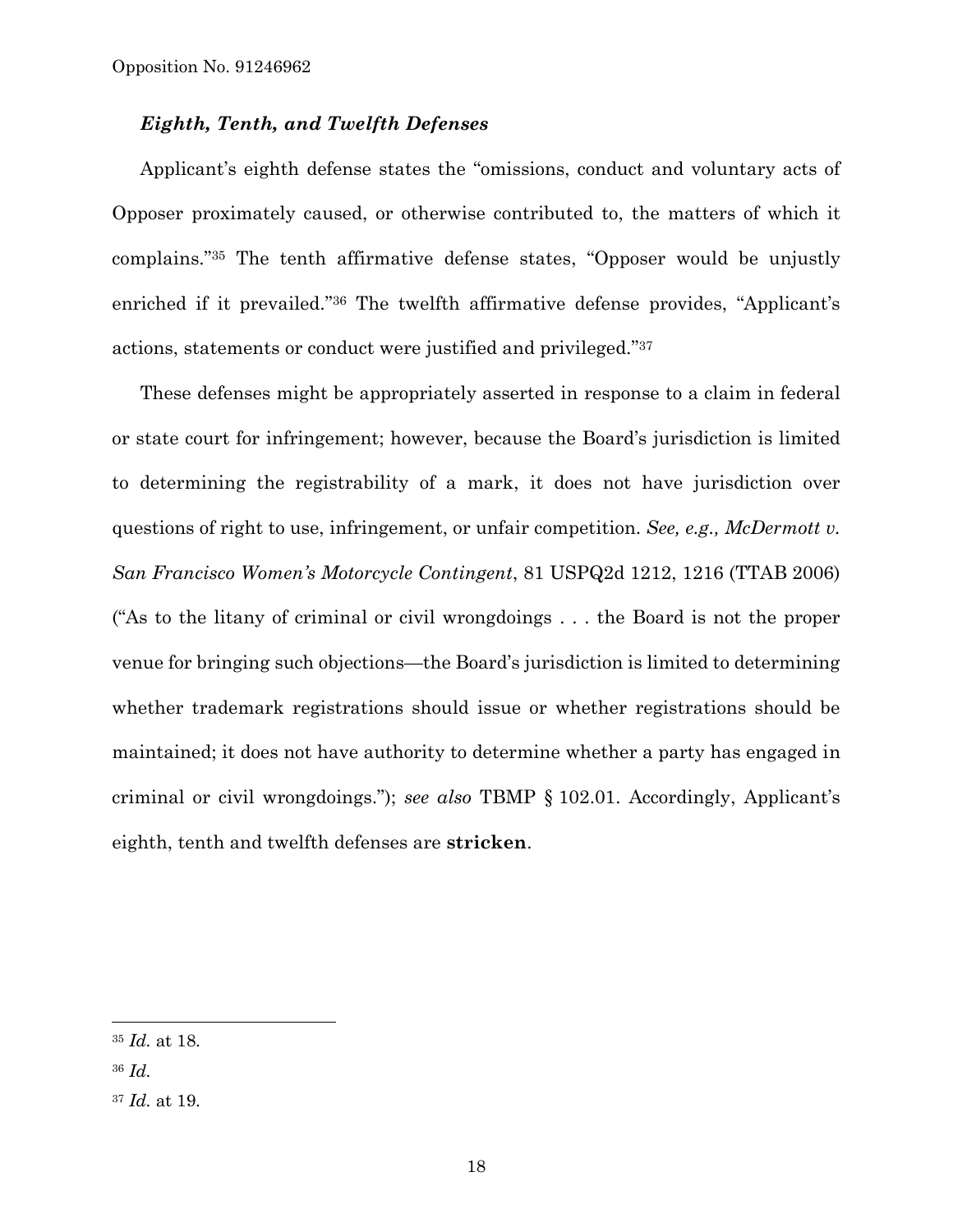### *Fourteenth Defense*

As its fourteenth defense, Applicant "reserves the right to assert additional defenses in the event discovery and/or investigation indicated that additional affirmative defenses are applicable." <sup>38</sup> This is an improper reservation under the Federal Rules of Civil Procedure. *See FDIC v. Mahajan*, 923 F. Supp. 2d 1133, 1141 (N.D. Ill. 2013) (reservation of right to add affirmative defenses at a later date is improper). The proper way to plead additional affirmative defenses or counterclaims is to file a motion under Fed. R. Civ. P. 15.

Accordingly, the asserted reservation is **stricken** from the answer.

### **IV. Amended Pleading**

Opposer is allowed until twenty days from the date of this order to file and serve an amended notice of opposition properly alleging claims of fraud based on Applicant's declaration or oath, or contractual estoppel.<sup>39</sup> If Opposer files an amended pleading as allowed herein, Applicant is allowed until thirty days from the date of service thereof to file an answer, or otherwise respond, to Opposer's amended pleading in accordance with this order.

<sup>38</sup> *Id.* at 19.

<sup>&</sup>lt;sup>39</sup> The declarant in an application declaration states that to the best of his or her "knowledge" and belief" no other person or entity "has the right to use" the mark or a confusingly similar mark in U.S. commerce. Thus, the verification is phrased in terms of the declarant's subjective belief and is very difficult to prove. *See* 6 McCarthy § 31:76. Moreover, all claims of fraud on the USPTO carry a very high burden of proof, one that is higher than other grounds in inter partes proceedings. Specifically, "the very nature of the charge of fraud requires that it be proven 'to the hilt' with clear and convincing evidence. There is no room for speculation, inference or surmise and, obviously, any doubt must be resolved against the charging party." *In re Bose*, 91 USPQ2d at 1939 (citing *Smith Int'l, Inc. v. Olin Corp.*, 209 USPQ 1033, 1044 (TTAB 1981)).